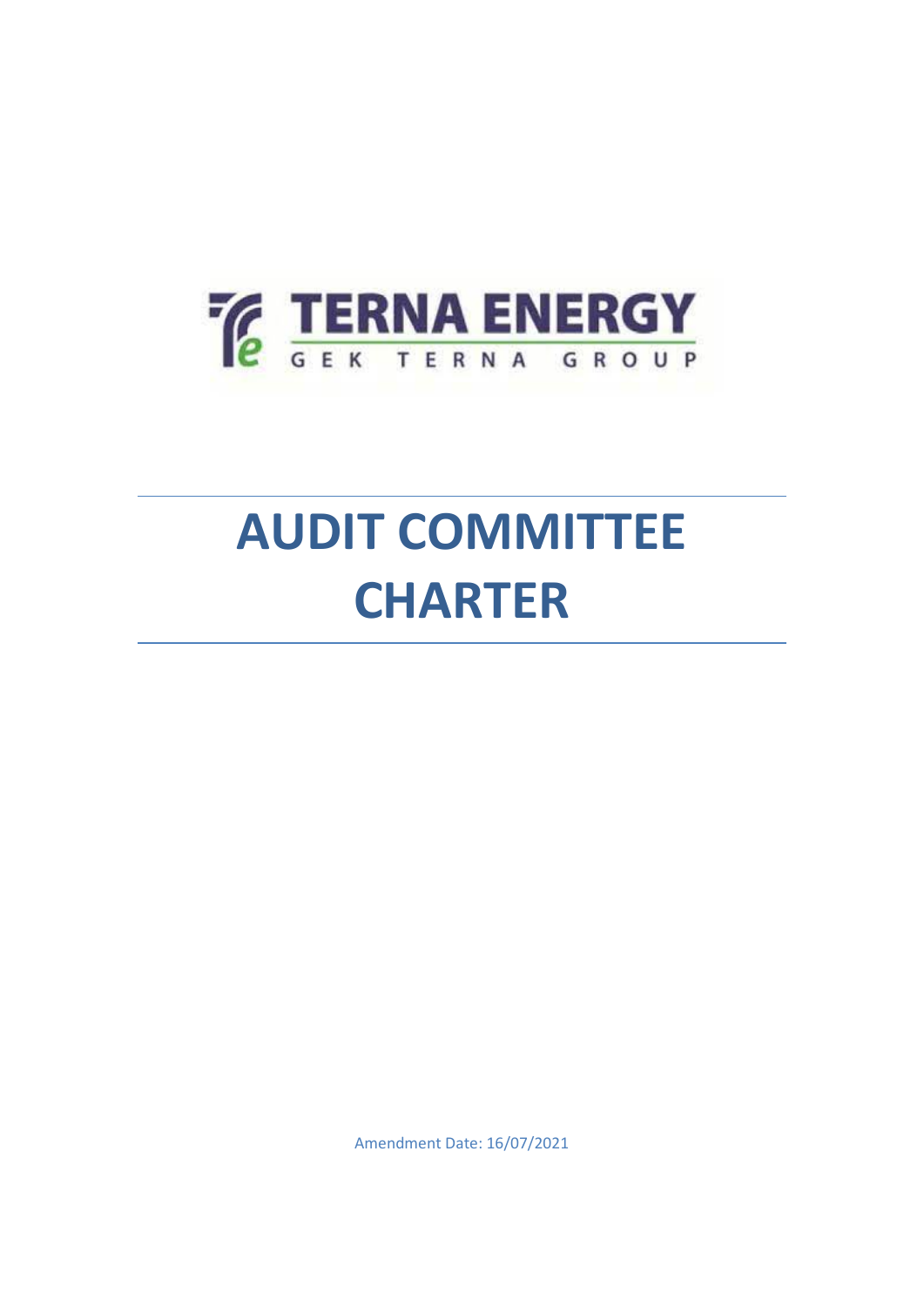

## Contents

| II.  |  |
|------|--|
| III. |  |
| IV.  |  |
| V.   |  |
| Α.   |  |
| В.   |  |
| C.   |  |
| D.   |  |
| E.   |  |
| F.   |  |
| VI.  |  |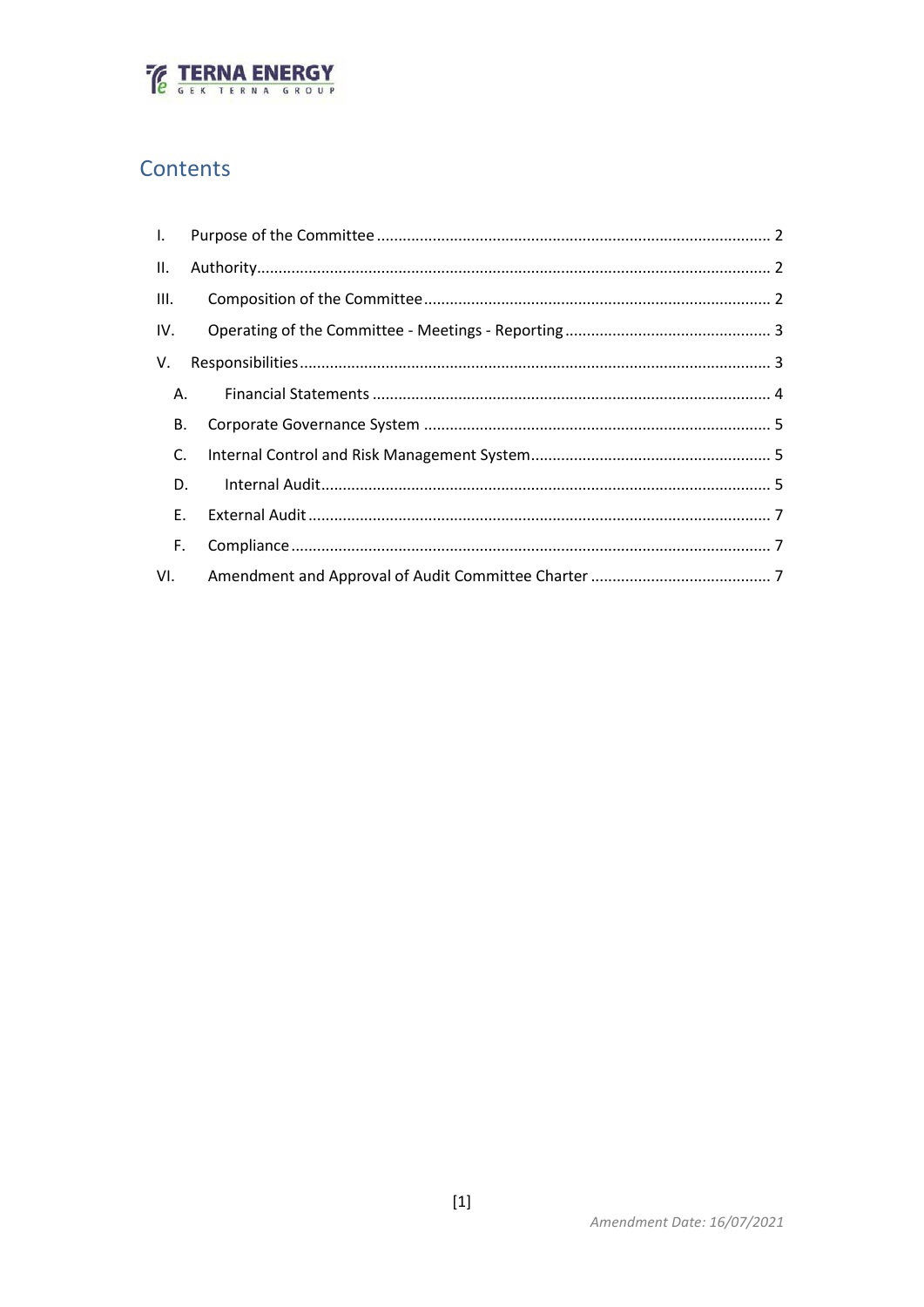

#### <span id="page-2-0"></span>**I. Purpose of the Committee**

The purpose of the Audit Committee is to assist the Board of Directors in fulfilling its oversight responsibilities for (i) the financial reporting process, (ii) the internal control system, (iii) internal audit (iv) the external audit process, and (v) the TERNA ENERGY Group's process for monitoring compliance with laws, regulations and the code of conduct and (vi) the Corporate Governance System. The Audit Committee has been established and operates in accordance with all applicable laws and regulations.

#### <span id="page-2-1"></span>**II. Authority**

The Audit Committee hasthe authority to conduct or authorize investigations into any matters falling within its scope of responsibility. It is empowered to:

- 1. Appoint, determine the remuneration and supervises the work of any auditing company employed by the organization.
- 2. Facilitate communication in order to resolve any disagreements between management and the external auditor regarding financial reporting.
- 3. Pre-approve all auditing and non audit services.
- 4. Retain independent counsel, accountants, or others to advise the Committee or assist in the conduct of an investigation.
- 5. Seek all required information from employees all of whom cooperate directly with the Committee's requests - or external parties.
- 6. Meet with company officers or officers of its subsidiaries, external auditors, or outside counsel, if necessary.

#### <span id="page-2-2"></span>**III. Composition of the Committee**

- 1. The Audit Committee consists of at least three (3) members. The Audit Committee consists: aa) Committee of the Board of Directors of the company, which consists of non-executive members of the Board of Directors, or ab) Independent Committee, which consists of non-executive members of the Board of Directors and third parties, or ac) Independent Committee, which consists only of third parties.
- 2. The Audit Committee members are appointed by the Board of Directors when it is a Committee of the Board of Directors or appointed by the General Meeting of shareholders when it is an Independent Committee.
- 3. The Audit Committee members as a whole shall have competence relevant to the sector in which the Company is operating.
- 4. The majority of the members of the Audit Committee shall be independent of the Company and shall meet the criteria of independence whether they are independent non-executive members of the Board of Directors or third parties.
- 5. The Chairman of the Audit Committee is appointed by its members and shall be independent of the Company.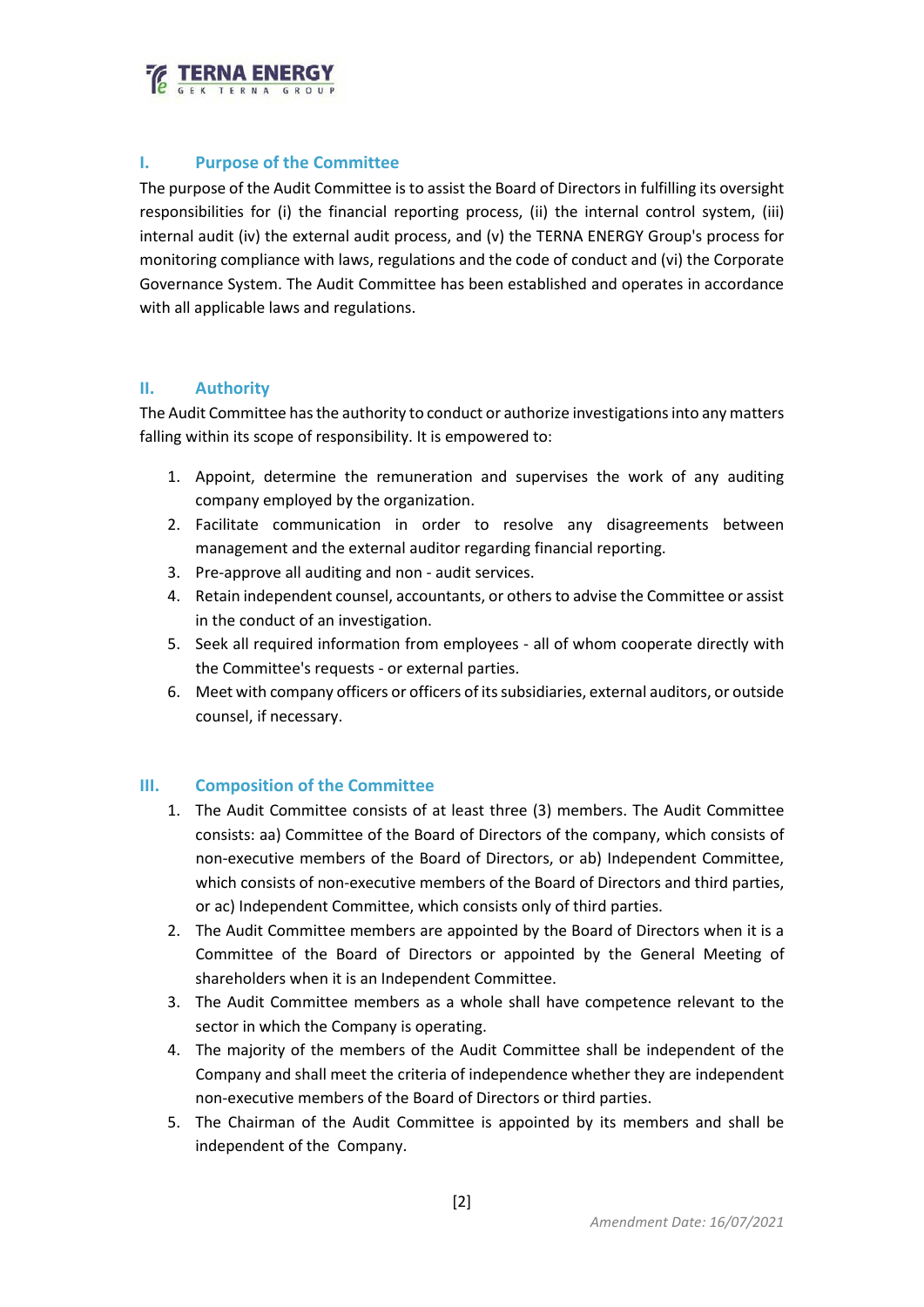

6. At least one member of the Audit Committee, who is independent from the entity, with sufficient knowledge and experience in auditing or accounting, must attend the meetings of the Audit Committee concerning the approval of the financial statements.

#### <span id="page-3-0"></span>**IV. Operating of the Committee - Meetings - Reporting**

1. The Audit Committee meets at least four times a year, with the authority to convene additional meetings, as circumstances require.

The Chairman of the Audit Committee, after contacting the other members of the Committee, the chief audit executive and other officers or third parties, if necessary, sends (himself or other authorized officer) to the members of the committee, the items on the meeting of the daily agenda and relevant invitation through e-mail to those expected to attend or an e-invitation via a video-conference platform if the meeting is teleconferenced.

- 2. All Committee members are expected to attend each meeting, in person or via teleor video-conference.
- 3. Decisions are taken by majority of the attending members.
- 4. The Committee can invite members of management, executives of the company or of its subsidiaries, or such other person (employee, associate, etc.) to attend meetings and provide pertinent information, when deemed necessary.
- 5. Arranges meetings with external auditors (see below) and executives' sessions.
- 6. If required, joint meetings may be held with the Audit Committee of GEK TERNA, as well as with the Audit Committees of Group's subsidiaries.
- 7. Meeting daily agendas will be prepared and provided in advance to the members, along with appropriate briefing materials.
- 8. Minutes are kept.
- 9. Every six (6) months or more frequently if deemed necessary, the Committee prepares and submits to the Board of Directors reports on its activities regarding significant issues and, once a year, a summary report of its activities (including an assessment of its workings and a description of the Sustainability Development Policy implemented by the Company) addressed to the annual General Meeting of shareholders.
- 10. The Audit Committee is periodically evaluated every 3 years.

#### <span id="page-3-1"></span>**V. Responsibilities**

To carry out its tasks the Committee shall undertake the following duties and responsibilities: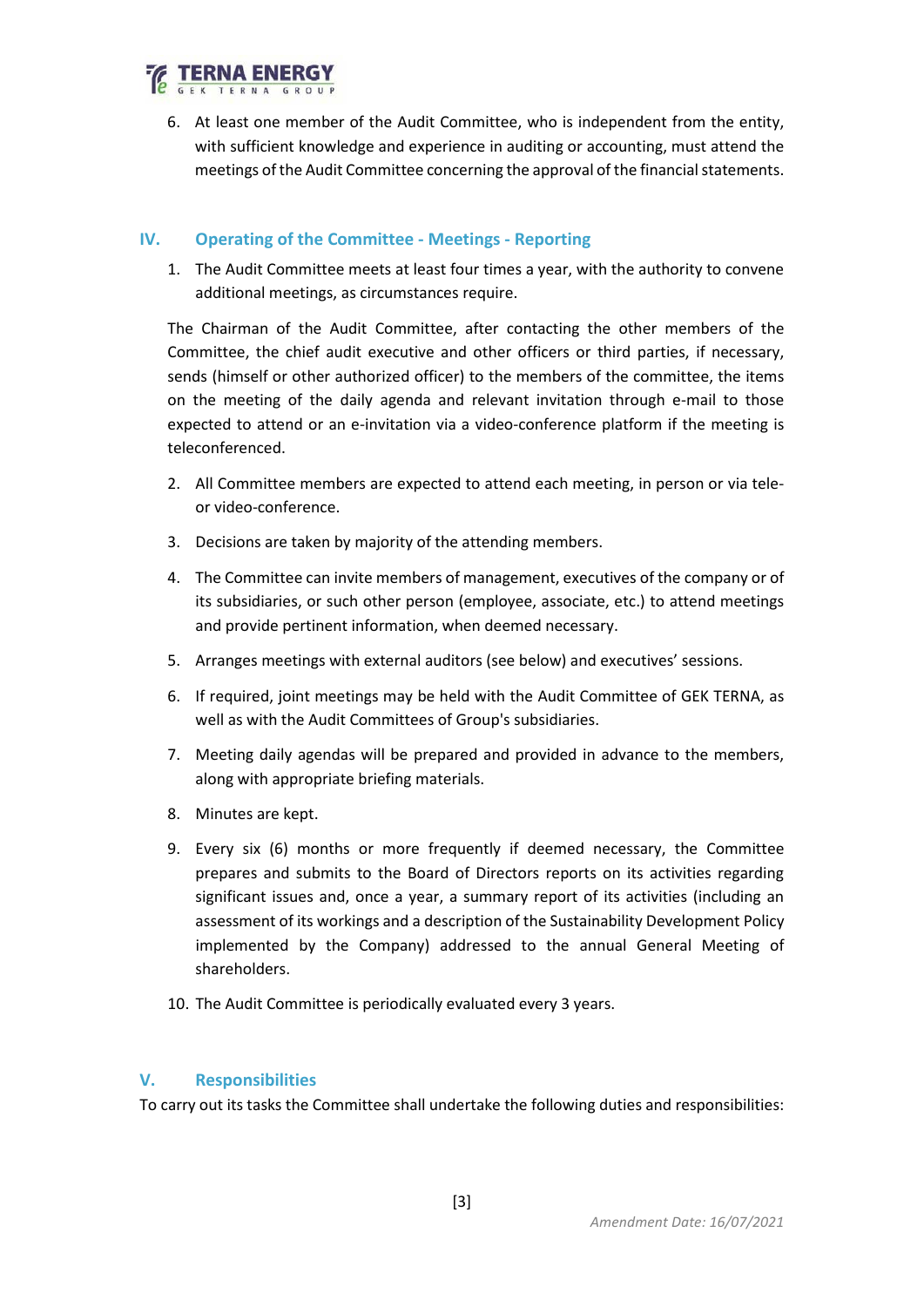### <span id="page-4-0"></span>**A. Financial Statements**

- 1. Monitor the financial reporting process and submit to the Board of Directors recommendations or proposals to ensure its integrity. More specifically, the Audit Committee monitors, examines and assesses the mechanisms and the production procedure, the flow and the dissemination of financial information which is produced by each involved organizational unit of the entity. In the aforementioned actions of the Audit Committee, all published information in any way (stock exchange announcements, press releases) related to financial reporting is included.
- 2. Monitor the effectiveness of the internal control, quality assurance and risk management systems of the entity and, where applicable, its internal audit activity, regarding the financial reporting of the entity, without breaching its independence.
- 3. Monitor the statutory audit of the annual and consolidated financial statements and in particular its performance, taking into account any findings and conclusion by the competent authority pursuant to Article 26 (6) of Regulation (EU) No 537/2014.
- 4. Is kept informed by the management regarding the procedures and the schedule of the financial reporting preparation. Moreover, it meets with executives /managers during the financial reporting preparation period.
- 5. The Committee shall review the financial statements before the submission to the Board of Directors for approval, and express its view thereon, paying particular attention to:
	- a) Assessment of the use of the going concern assumption,

b) Significant management judgements, assumptions and estimates during the preparation of financial statements,

- c) Valuation of fixed assets in fair value,
- d) Asset recoverability assessment,
- e) Accounting treatment of acquisitions,
- f) Adequacy of disclosure about the significant risks that company Group faces,
- g) Significant related party transactions,
- h) Significant unusual transactions.
- 6. Review the significant issues of accounting and presentation of financial statements, including complex or unusual transactions and issues that require a high degree of professional judgment, and recent professional and regulatory announcements, and understands their impact on financial statements.
- 7. Review with management and the external auditors the results of the audit, including any difficulties encountered.
- 8. Review the annual financial statements, and consider whether they are complete and consistent with information known to Committee members, and whether appropriate accounting principles are applied.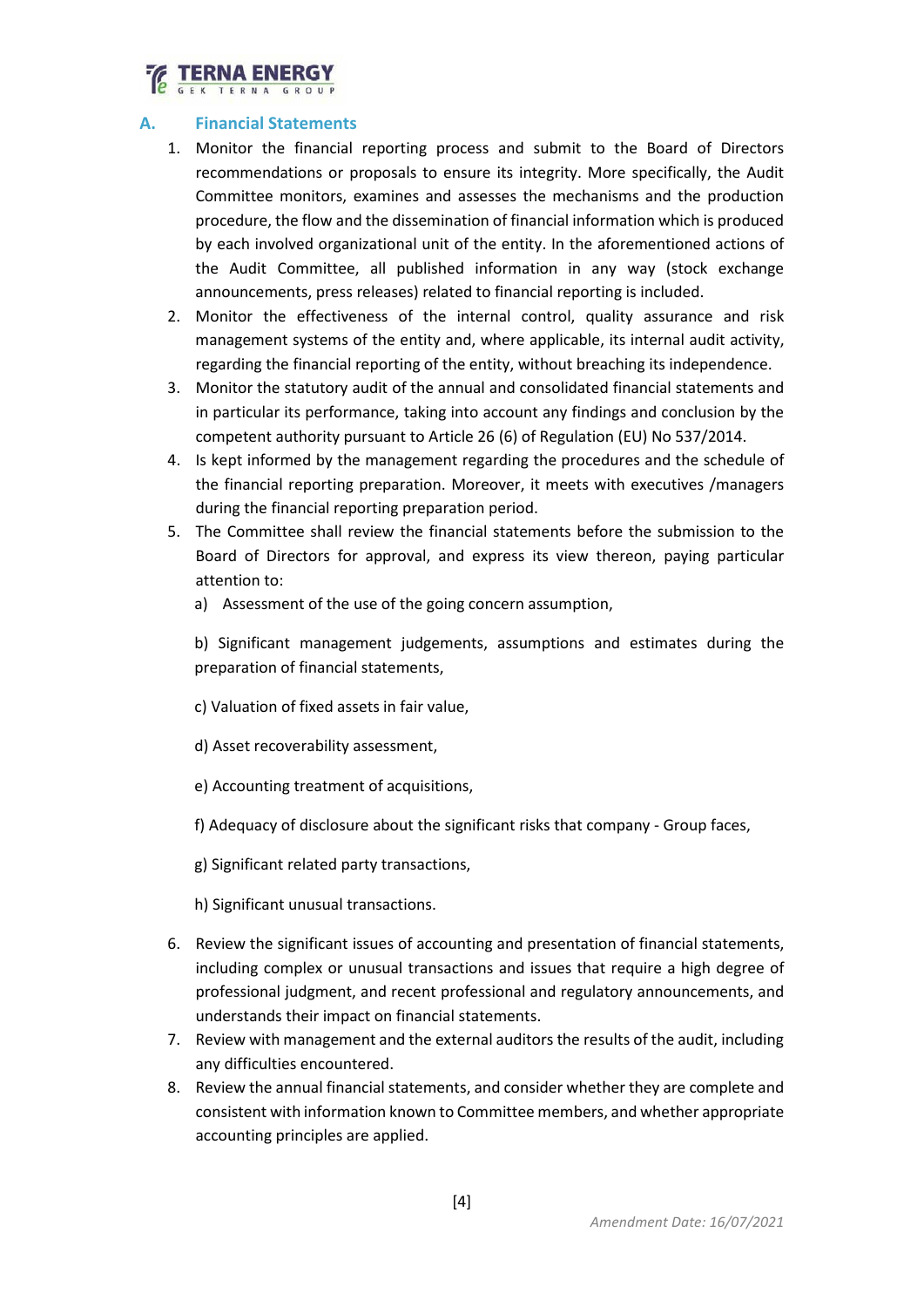

- 9. Review other sections of the annual report and other reports which are sent to regulatory authorities, before release and consider the accuracy and completeness of the information.
- 10. Review with management and the external auditors all matters required to be communicated to the Audit Committee under generally accepted auditing standards.
- 11. Evaluate how management prepares interim financial reports, and the nature and extent of internal and external auditor involvement in the procedure.
- 12. Review interim financial reports with management and the external auditors before publishing to regulatory authorities and consider whether they are complete and consistent with the information known to Audit Committee members.

#### <span id="page-5-0"></span>**B. Corporate Governance System**

- 1. Supervise the implementation of the Corporate Governance System, as it has been adopted/ determined by the Board of Directors.
- 2. Monitor and evaluate periodically, every three (3) financial years, its implementation and effectiveness, submitting proposals to the Board of Directors in order to address any deficiencies.

#### <span id="page-5-1"></span>**C. Internal Control and Risk Management System**

- 1. Evaluate the effectiveness of the TERNA ENERGY Group's internal control system, in particular in terms of adequacy and accuracy of the provided financial and nonfinancial information, risk management, compliance and the corporate governance code adopted by the Company.
- 2. Understand the purpose of internal and external audit over the preparation of financial statements and receive reports on significant findings and recommendations, along with management's opinions over them.
- 3. Monitor, examine and assess the adequacy and effectiveness of the policies, procedures and controls regarding the internal audit and the risk assessment and risk management of the financial reporting.
- 4. Provide for the smooth operation of the internal audit's activities, which it monitors, and also periodically reviews the adequacy and reliability of internal audit mechanisms and mechanisms for the management of business risks with the following criteria: the prompt identification of business risk, the quick response to handle them and the clarity and completeness of their disclosure.
- 5. Monitor and assess the policy and procedure for the periodic evaluation of the Internal Control System.
- 6. Receives the results of the Evaluation Report of the Internal Control System whenever it is conducted according to law.
- 7. Constitutes the competent body of the Company, which selects the candidates for the evaluation of the internal control system, the proposal, selection, approval, assignment and monitoring of the agreed project.

#### <span id="page-5-2"></span>**D. Internal Audit**

1. Propose to the Board of Directors the approval of the Internal Audit Unit.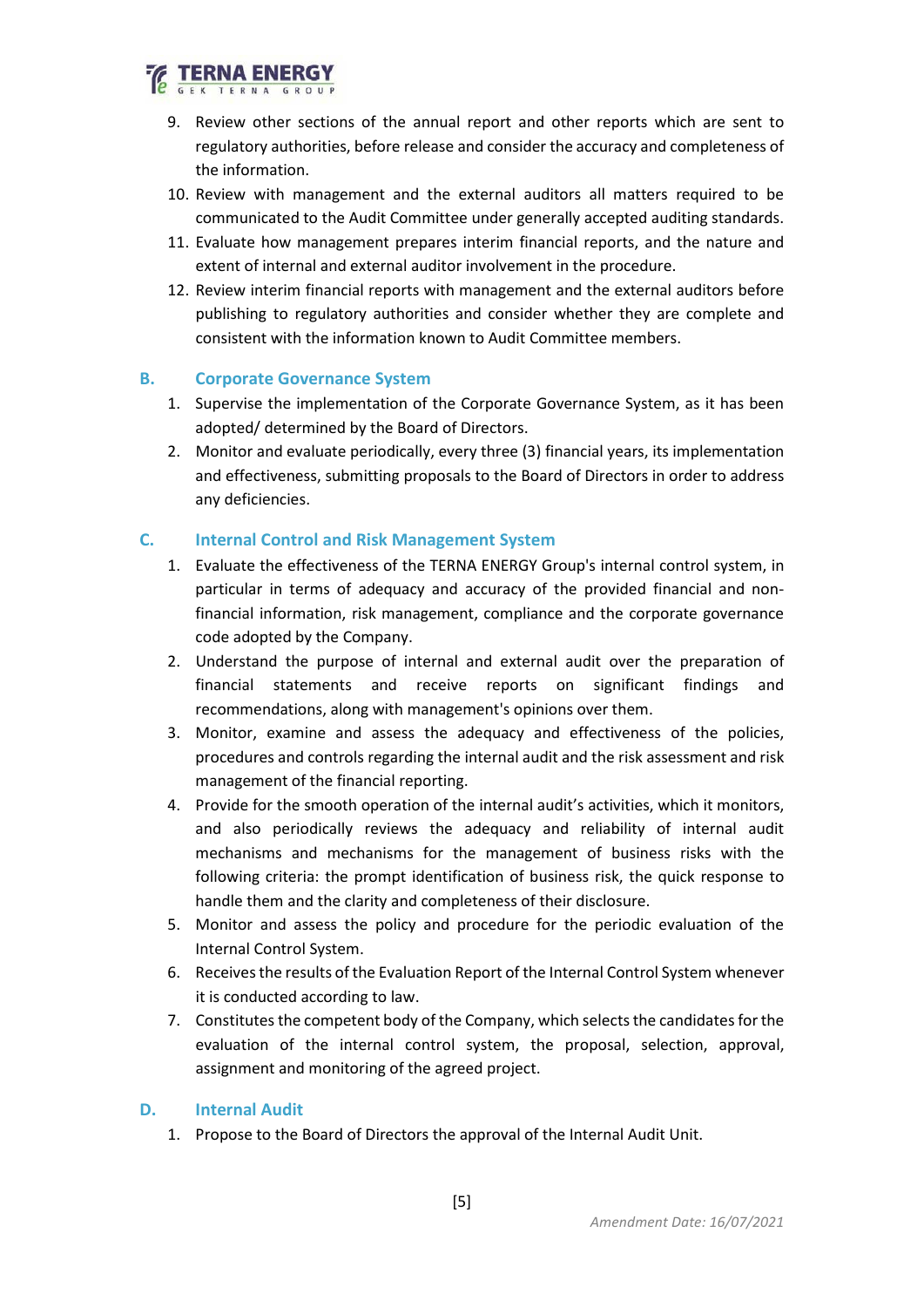

- 2. Propose to the Board of Directors the appointment of a chief executive of the Internal Audit Unit of the Group (Group chief audit executive).
- 3. Ensure that the chief audit executive has the required knowledge and relevant professional experience, is full-time, independent and objective in the performance of his duties.
- 4. Ensure there are no unjustified restrictions or limitations, and propose to the Board of Directors the appointment, replacement, or dismissal of the Group chief audit executive.
- 5. Approve the annual audit plan and all major changes to the plan. The chief audit executive submits to the Audit Committee an annual audit plan and the resources required, as well as the consequences of limited resources or limitation of the audit work of the Internal Audit Unit. The annual audit plan is prepared based on the Company's risk assessment, after considering the opinion of the Audit Committee. Review the internal audit unit's performance relative to its plan.
- 6. Review with the Group chief audit executive the internal audit budget, resource plan, activities, and organizational structure of the internal audit unit.
- 7. At least once per year, review the performance of the Group chief audit executive and concur with his annual compensation and salary adjustment.
- 8. Review the effectiveness of the Internal Audit Unit structure, including conformance with The Institute of Internal Auditors' Definition of Internal Auditing, Code of Ethics and the International Standards for Professional Practice of Internal Auditing.
- 9. On a regular basis, meet separately with the Group chief audit executive, in order to discuss any matters that the Committee or the chief audit executive believes should be discussed privately.
- 10. Assess the activities, proficiency and effectiveness of the Internal Audit Unit, without intervening in its independence.
- 11. If necessary, submit recommendations to the Board of Directors, in order the Internal Audit Unit to have all necessary recourses, to be adequately staffed with experienced, professional and educated staff, with no restrictions to its activities and to have the expected independence.
- 12. Monitor the activities of the Internal Audit Unit and receive internal audit reports (regular or ad hoc) and monitor the briefing to the Board of Directors regarding financial reporting.
- 13. In case of receiving a report of the Internal Audit Unit, which includes high risk findings, a meeting is held involving the Audit Committee, the chief audit executive, the head of the department / project that has been audited and, where appropriate, the heads of other departments involved in the audit. If necessary, the Board of Directors is informed and / or receives the issues on which the Board of Directors will make a decision.
- 14. Receive every 3 months from the Internal Audit Unit the internal audit reports prepared for the audited units.
- 15. Receives at least every 3 months reports from the Internal Audit Unit, with the most important issues and proposals regarding the tasks stipulated by Law 4706/2020, Article 16 par.1.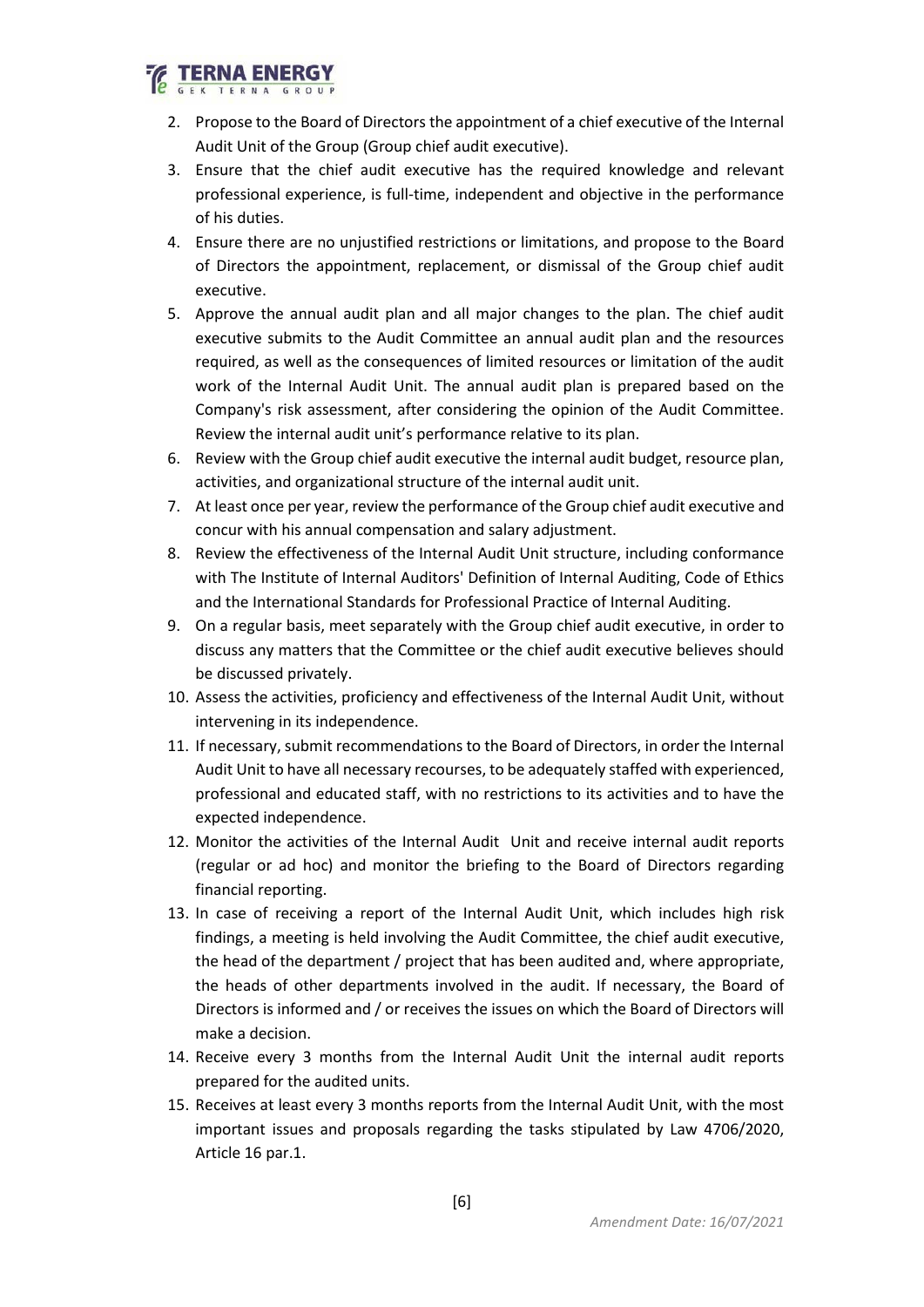

#### <span id="page-7-0"></span>**E. External Audit**

1. Inform the Board of Directors submitting a report of the outcome of the statutory audit and explain:

a) how the statutory audit contributed to the integrity of financial reporting, specifically to the accuracy, completeness and correctness of the financial reporting, including relative disclosures, which are approved by the Board of Directors and are published, and

b) what the role of the Audit Committee was in the above (a) process, ie in the recording of the actions taken by the Committee in the process of carrying out the statutory audit.

To carry out the above update of the Board of Directors, the Audit Committee shall take under consideration the content of the additional report that shall be submitted by the statutory auditors or the audit firms to the Audit Committee. The additional report to the Audit Committee shall be in writing. It shall explain the results of the statutory audit carried out and shall fulfill at least the requirements of Article 11 of Regulation (EU) No 537/2014.

- 2. Review and monitor the independence of the statutory auditors or the audit firms in accordance with the requirements of the legal and regulatory framework.
- 3. Be responsible for the procedure of the selection of statutory auditor(s) or audit firm(s) and recommend the statutory auditor(s) or the audit firm(s) to be appointed in accordance with the requirements of the legal and regulatory framework.
- 4. Be briefed on the annual audit plan, before the audit commences, and ensure that it includes the required audit procedures.
- 5. Meet with the external auditor at the planning, execution and reporting preparation stages of the audit.

#### <span id="page-7-1"></span>**F. Compliance**

- 1. Approve and monitor the implementation of the annual Regulatory Compliance action plan.
- 2. Is informed by the Head of Compliance regarding complaints, whether signed or anonymous, on possible misconduct in the process of collection, processing and disclosure of financial information, including complaints regarding accounting, auditing nature or regarding the operation of internal financial audits, as well as significant complaints made, in accordance with the TERNA ENERGY Group Whistleblowing Policy.

#### <span id="page-7-2"></span>**VI. Amendment and Approval of Audit Committee Charter**

The Audit Committee Charter complies with the local corporate governance rules, as well as internationally accepted standards and practices such as the Institute of Internal Auditors (IIA). The Charter has been amended with the New Law on Corporate Governance 4706/2020,